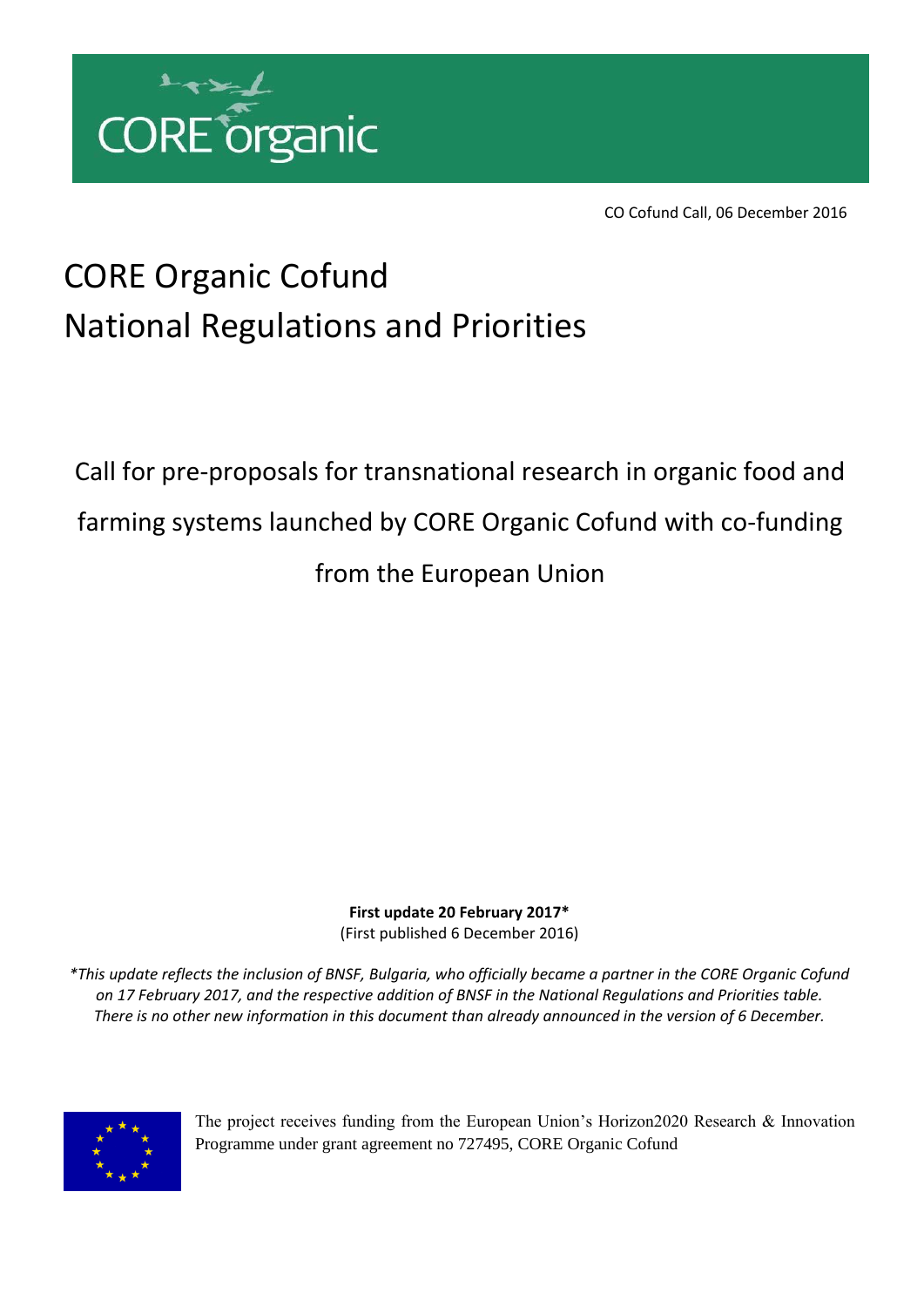## **NATIONAL RULES AND PRIORITIES, CORE Organic Cofund**

| Country                      | <b>Research Topics and Priorities</b>                                                                                                                                                                                                                                                                                                                                                                                      | National rules from all countries are accessible under section Call at www.coreorganic.org                                                                                                                                                                                                                                                                                                                                                                                                                                                                                                                                                                                                                                                        |
|------------------------------|----------------------------------------------------------------------------------------------------------------------------------------------------------------------------------------------------------------------------------------------------------------------------------------------------------------------------------------------------------------------------------------------------------------------------|---------------------------------------------------------------------------------------------------------------------------------------------------------------------------------------------------------------------------------------------------------------------------------------------------------------------------------------------------------------------------------------------------------------------------------------------------------------------------------------------------------------------------------------------------------------------------------------------------------------------------------------------------------------------------------------------------------------------------------------------------|
| Austria                      | BMLFUW will fund research under TOPIC 2<br>(Eco-efficient production and use of animal<br>feed at local level) and TOPIC 3 (Appropriate<br>and robust livestock systems: cattle, pigs,<br>poultry).                                                                                                                                                                                                                        | Is funding of private companies possible?<br>Yes<br>Are additional national documents required?<br>After the final selection for funding the Austrian partner, if any, has to submit the project via<br>www.dafne.at.<br>Are there any extraordinary rules?<br>For one eligible project there will be only one contract between BMLFUW and the respective Austrian<br>partner, whereas additional Austrian partners shall be subcontracted.<br>Which topics are not funded?<br>BMLFUW will not fund research under TOPIC 1 or TOPIC 4.                                                                                                                                                                                                            |
| <b>Belgium</b><br>(Flanders) | DLV will fund TOPIC 1 (Ecological support in<br>specialized and intensive plant production<br>systems) and TOPIC 3 (Appropriate and robust<br>livestock systems: cattle, pigs, poultry). Within<br>TOPIC 3 only subtopic A (Forage-based dairy<br>systems) and subtopic C (Pig husbandry) are<br>eligible for submitting projects with financing<br>from the Flanders Region.                                              | Is funding of private companies possible?<br>Yes, Flanders can provide funds for private companies that co-participate in the call: within the research<br>projects the participation of partners from private companies is allowed to a certain extend in the cost<br>"extern performances".<br>Are additional national documents required?<br><b>No</b><br>Are there any extraordinary rules?<br>There are some financial conditions/rules: see the national document Belgium Flanders. Further<br>conditions will be submitted in the ministerial decisions for the selected proposals with funds from<br>Flanders (will be in the beginning of 2018).<br>Which topics are not funded?<br>DLV will not fund research under TOPIC 2 or TOPIC 4. |
| <b>Belgium</b><br>(Wallonia) | CRAW will fund TOPIC 2 (Eco-efficient<br>production and use of animal feed at local<br>level) and TOPIC 3 (Appropriate and robust<br>livestock systems: cattle, pigs, poultry). For<br>TOPIC 3 only subtopic A (Forage-based dairy<br>systems) and subtopic D (Mixed livestock<br>systems for improved farming and food<br>system resilience) are eligible for submitting<br>projects with financing from Wallonia region. | Is funding of private companies possible?<br>Yes, to a certain extend.<br>Are additional national documents required?<br>Yes, more details later<br>Are there any extraordinary rules?<br>Yes, see the national rules<br>Which topics are not funded?<br>CRAW will not fund research under TOPIC 1 or TOPIC 4.                                                                                                                                                                                                                                                                                                                                                                                                                                    |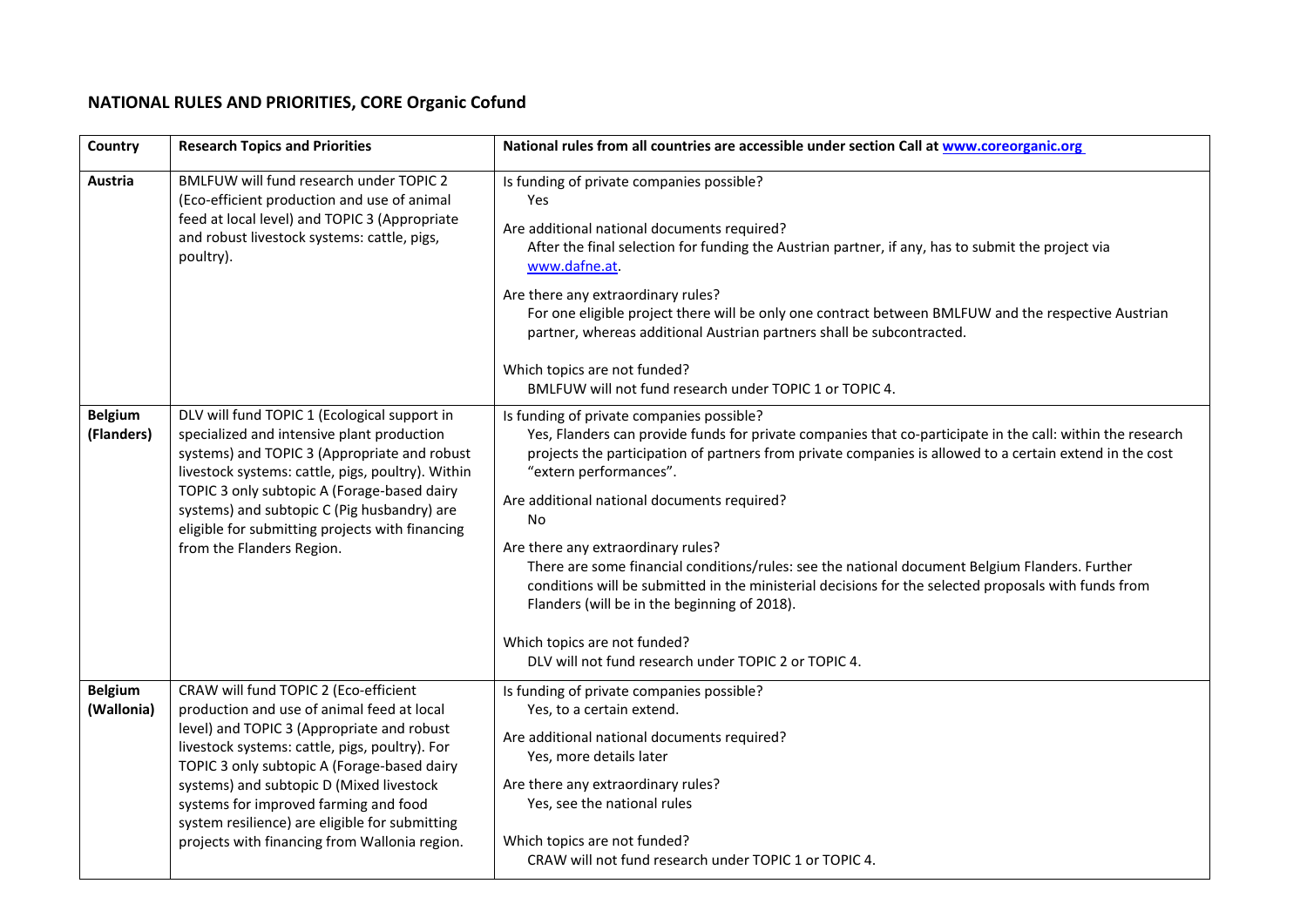| <b>Bulgaria</b> | BNSF will fund TOPIC 1 (Ecological support in<br>specialized and intensive plant production<br>systems) and TOPIC 2 (Eco-efficient<br>production and use of animal feed at local<br>level). | Is funding of private companies possible?<br>No<br>Are additional national documents required?<br>Yes. An administrative description of the project for the Bulgarian Participants in Transnational Joint Calls is<br>required.                                                                                                                                                                                                                                                              |
|-----------------|---------------------------------------------------------------------------------------------------------------------------------------------------------------------------------------------|----------------------------------------------------------------------------------------------------------------------------------------------------------------------------------------------------------------------------------------------------------------------------------------------------------------------------------------------------------------------------------------------------------------------------------------------------------------------------------------------|
|                 |                                                                                                                                                                                             | The applicants can obtain the form by the contact person via email and submit it to BNSF Registry Office at<br>293B. Al. Stambolijski Blvd. Sofia 1309.                                                                                                                                                                                                                                                                                                                                      |
|                 | * BNSF, Bulgaria, officially became a partner in<br>the CORE Organic Cofund on 17 February 2017.                                                                                            | Are there any extraordinary rules?<br>No<br>Which topics are not funded? TOPIC 3 and TOPIC 4                                                                                                                                                                                                                                                                                                                                                                                                 |
| <b>Denmark</b>  | Denmark will fund all TOPICS. The following<br>limitations apply for Danish applicants: Within the<br>Topic 1 A DAFA does not fund research focusing on<br>Olive and wine production.       | Is funding of private companies possible?<br>Yes. See National Rules and Priorities for details.<br>Are additional national documents required?<br>Yes. It is a requirement that Danish participants submit a separate business plan in order to be eligible for<br>funding.<br>Are there any extraordinary rules?<br>No.<br>Which topics are not funded?<br>Funds are allocated for all topics but only projects of relevance for the organic food production in Denmark will<br>be funded. |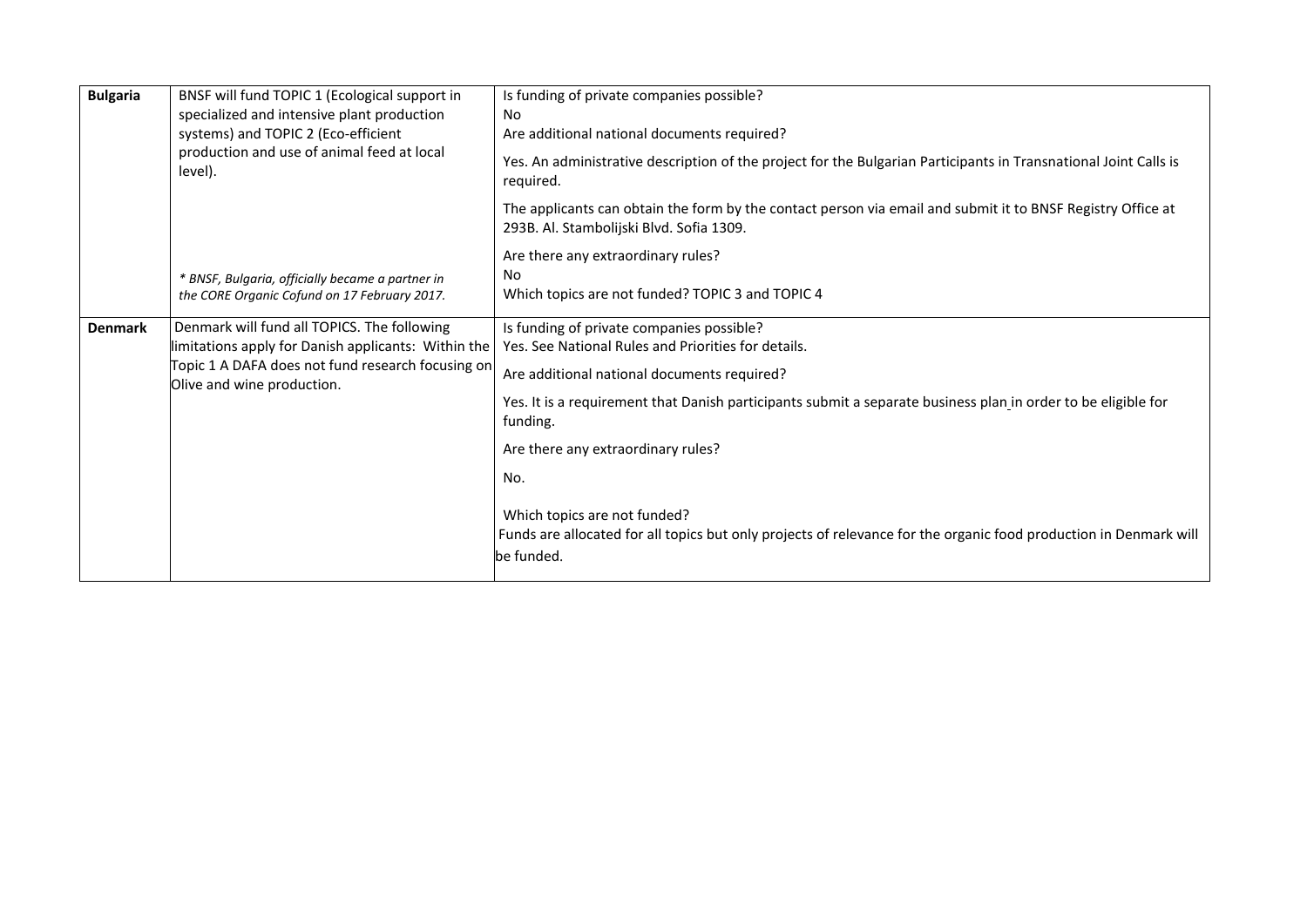| Country        | <b>Research Topics and Priorities</b>                                                                                                                                                                                                  | National rules from all countries are accessible under section Call at www.coreorganic.org                                                                                                                                                                                                                                                                                                                                                                                                                                                                                                                                                                                                                                                                                                                                                                                                                                                                               |
|----------------|----------------------------------------------------------------------------------------------------------------------------------------------------------------------------------------------------------------------------------------|--------------------------------------------------------------------------------------------------------------------------------------------------------------------------------------------------------------------------------------------------------------------------------------------------------------------------------------------------------------------------------------------------------------------------------------------------------------------------------------------------------------------------------------------------------------------------------------------------------------------------------------------------------------------------------------------------------------------------------------------------------------------------------------------------------------------------------------------------------------------------------------------------------------------------------------------------------------------------|
| Estonia        | MEM will fund TOPIC 3 (Appropriate and robust<br>livestock systems: cattle, pigs, poultry) and<br>TOPIC 4 (Organic food processing concepts and<br>technologies for ensuring food quality,<br>sustainability and consumer confidence). | Is funding of private companies possible?<br>Participants can be universities and research organisations.<br>Are there additional national documents required?<br>Yes, a more detailed budget regarding the national programme.<br>Are there any extraordinary rules?<br>The applicants should also take into account the requirements of the national programme "Applied"<br>Research and Development in Agriculture 2015-2021"<br>(http://www.agri.ee/et/pollumajanduslikud-rakendusuuringud-ja-arendustegevus-aastatel-2015-2021).<br>Scientific results of the projects must be made publicly available.<br>It is not necessary to submit any additional national application forms to the Ministry; a transnational application<br>to the central call office is sufficient.<br>The national assessment of pre-proposals will correspond to the rules provided in the call.<br>Which topics are not funded?<br>MEM will not fund research under TOPIC 1 or TOPIC 2. |
| <b>Finland</b> | MMM will fund TOPIC 1 (Ecological support in<br>specialized and intensive plant production<br>systems) and TOPIC 3 (Appropriate and robust<br>livestock systems: cattle, pigs, poultry).                                               | Is funding of private companies possible?<br>Yes, to a certain extend. Please, contact MMM.<br>Are there additional national documents required?<br>After the final selection for funding the Finnish partner, if any, has to submit the MMM application form<br>Are there any extraordinary rules?<br>The applicants should also take into account the requirements of the national rules for Makera projects<br>(http://mmm.fi/tutkimus-ja-kehittaminen/lomakkeet-ja-ohjeet)<br>Which topics are not funded?<br>MMM will not fund research under TOPIC 2 or TOPIC 4.                                                                                                                                                                                                                                                                                                                                                                                                   |

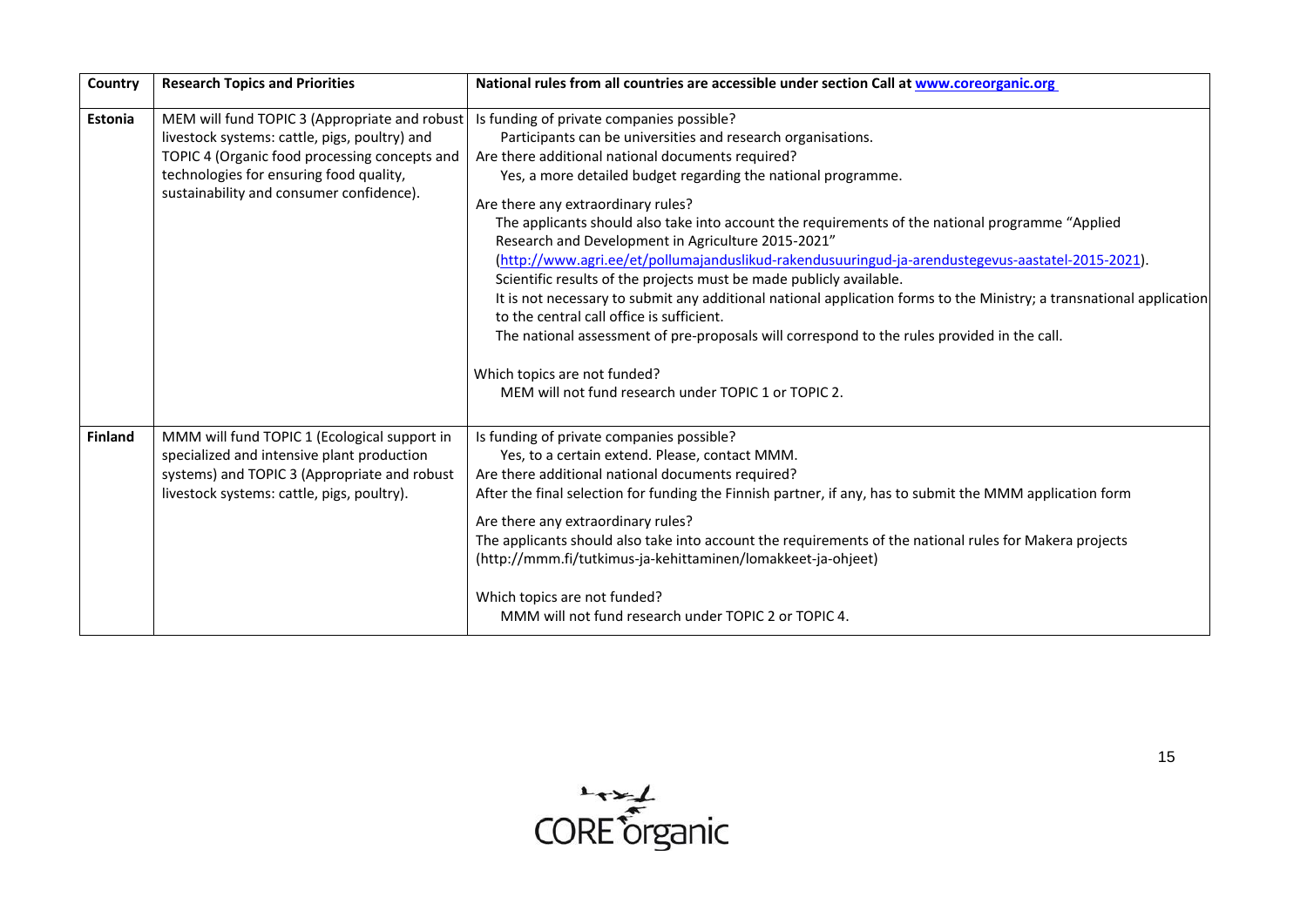| France  | MAAF/INRA will fund all TOPICS and<br>respective subtopics of the call will be<br>supported either by the Ministry or by INRA.                                                                                                                                                                                                   | Is funding of private companies possible?<br>Yes<br>Are additional national documents required?<br>Every French applicant has to provide a detailed communication plan for the dissemination of the results to<br>end-users<br>Are there any extraordinary rules?<br>No<br>Which topics are not funded?<br>N/A                                                                                                                                                                                                                                                                                                                                                                                                                                                                                                                                                                                               |
|---------|----------------------------------------------------------------------------------------------------------------------------------------------------------------------------------------------------------------------------------------------------------------------------------------------------------------------------------|--------------------------------------------------------------------------------------------------------------------------------------------------------------------------------------------------------------------------------------------------------------------------------------------------------------------------------------------------------------------------------------------------------------------------------------------------------------------------------------------------------------------------------------------------------------------------------------------------------------------------------------------------------------------------------------------------------------------------------------------------------------------------------------------------------------------------------------------------------------------------------------------------------------|
| Germany | BML will fund TOPIC 1 (Ecological support in<br>specialized and intensive plant production<br>systems), TOPIC 3 (Appropriate and robust<br>livestock systems: cattle, pigs, poultry) and<br>TOPIC 4 (Organic food processing concepts and<br>technologies for ensuring food quality,<br>sustainability and consumer confidence). | Is funding of private companies possible?<br>Yes, German SMEs can be funded with a given percentage of the budget, depending on the size of the SME and<br>the type of research (e.g. basic / applied).<br>Are additional national documents required?<br>In the pre-proposal stage private enterprises have to submit relevant documents to proof their financial<br>reliability.<br>After the final selection for funding, all German applicants will get an invitation letter asking to submit an<br>additional application at national level regarding their tasks and financial needs.<br>Are there any extraordinary rules?<br>Permanent staff and overhead costs are in many cases not eligible for funding (e.g. in publicly financed<br>universities).<br>Which topics are not funded?<br>-BML will not fund research under TOPIC 2.<br>-Overlap with completed or ongoing projects must be avoided |

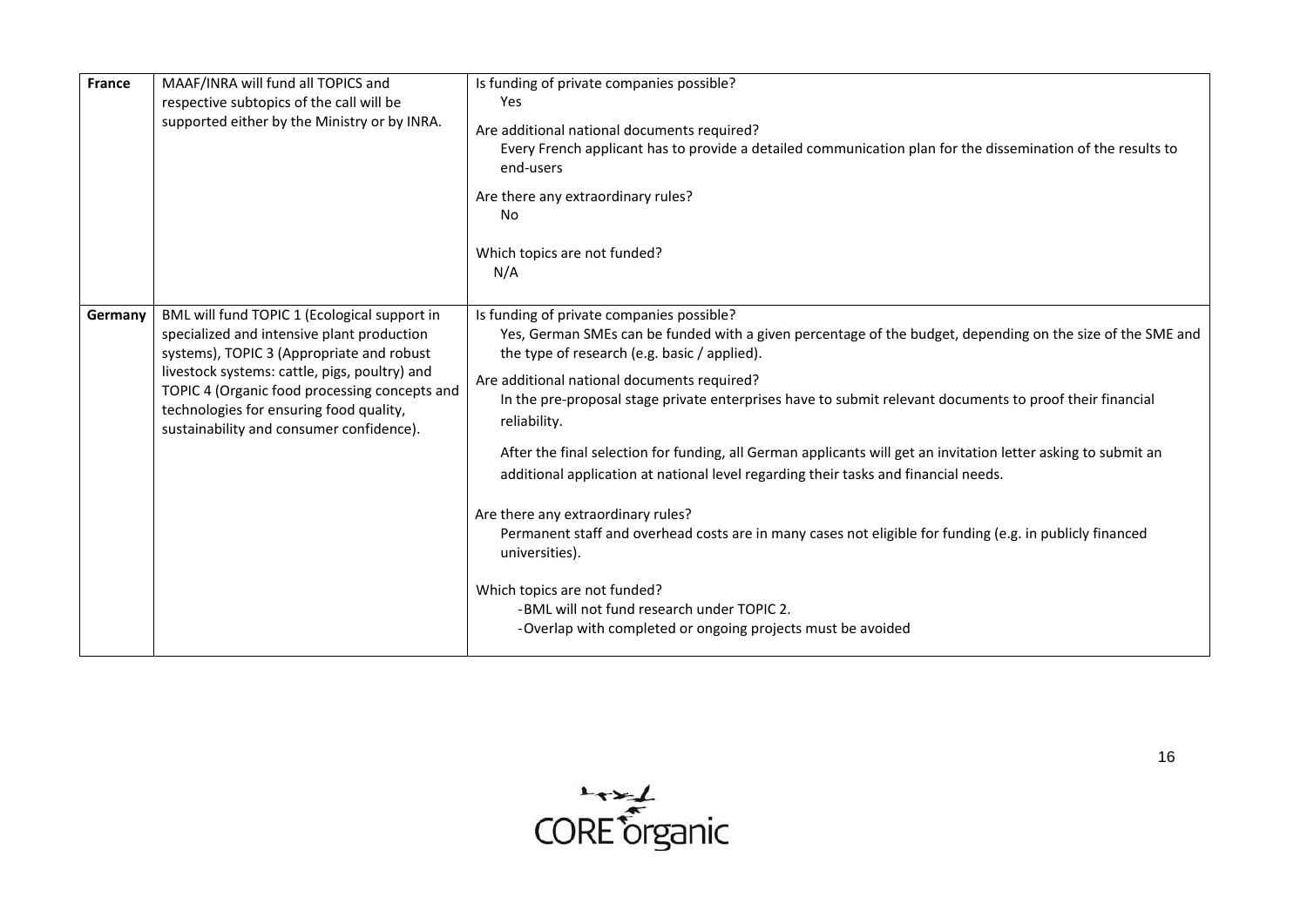| Country | <b>Research Topics and Priorities</b>                                                                                                                                                                                                       | National rules from all countries are accessible under section Call at www.coreorganic.org                                                                                                                                                                                                                                                                                                                                                                                                                                                                                                                                                                                                                                                                                                                                                                                                                                                                                                                                                                                                                     |
|---------|---------------------------------------------------------------------------------------------------------------------------------------------------------------------------------------------------------------------------------------------|----------------------------------------------------------------------------------------------------------------------------------------------------------------------------------------------------------------------------------------------------------------------------------------------------------------------------------------------------------------------------------------------------------------------------------------------------------------------------------------------------------------------------------------------------------------------------------------------------------------------------------------------------------------------------------------------------------------------------------------------------------------------------------------------------------------------------------------------------------------------------------------------------------------------------------------------------------------------------------------------------------------------------------------------------------------------------------------------------------------|
| Italy   | MIUR will fund proposals under TOPIC 1<br>(Ecological support in specialized and intensive<br>plant production systems) and TOPIC 3<br>(Appropriate and robust livestock systems:<br>cattle, pigs, poultry).                                | Is funding of private companies possible?<br>Yes, (both large enterprises and SMEs).<br>Are additional national documents required?<br>Yes, they will be published on MIUR website (http://www.ricercainternazionale.miur.it/era/eranet-cofund-<br>(h2020).aspx), in a page dedicated to CORE Organic Cofund.<br>Are there any extraordinary rules?<br>Yes. The complete list of legally valid criteria and provisions, which must be respected by all the Italian<br>participants requesting funds to MIUR, will be included in the "Avviso integrativo nazionale" (National<br>supplementary announcement), to be published on MIUR website.<br>Which topics are not funded?                                                                                                                                                                                                                                                                                                                                                                                                                                 |
|         |                                                                                                                                                                                                                                             | MIUR will not fund research under TOPIC 2 and 4.                                                                                                                                                                                                                                                                                                                                                                                                                                                                                                                                                                                                                                                                                                                                                                                                                                                                                                                                                                                                                                                               |
| Italy   | MiPAAF will fund TOPIC 2 (Eco-efficient<br>production and use of animal feed at local<br>level) and TOPIC 4 (Organic food processing<br>concepts and technologies for ensuring food<br>quality, sustainability and consumer<br>confidence). | Is funding of private companies possible?<br>No, only with the only exception of no-profit private bodies, with among their institutional and statutory<br>scopes "performing research activities" and not only "promoting or supporting research activities",<br>that can apply for funding and be funded<br>Are additional national documents required?<br>Yes,<br>the no-profit private research bodies participating in the project consortium must send to Mipaaf scanned<br>copy of the official documents stating that among their missions they also "perform research activities" by<br>the pre-proposal submission deadline;<br>further indications will be published on Mipaaf website as national regulations<br>https://www.politicheagricole.it/flex/cm/pages/ServeBLOB.php/L/IT/IDPagina/10714<br>and www.sinab.it in a page dedicated to CORE Organic Cofund.<br>Are there any extraordinary rules?<br>Yes. Mipaaf rules for eligibility and allocation of the financial contribution will be published in a Ministerial<br>Decree to be issued by April 2017.<br>Which topics are not funded? |
|         |                                                                                                                                                                                                                                             | MiPAAF will not fund research under TOPIC 1 and 3.                                                                                                                                                                                                                                                                                                                                                                                                                                                                                                                                                                                                                                                                                                                                                                                                                                                                                                                                                                                                                                                             |

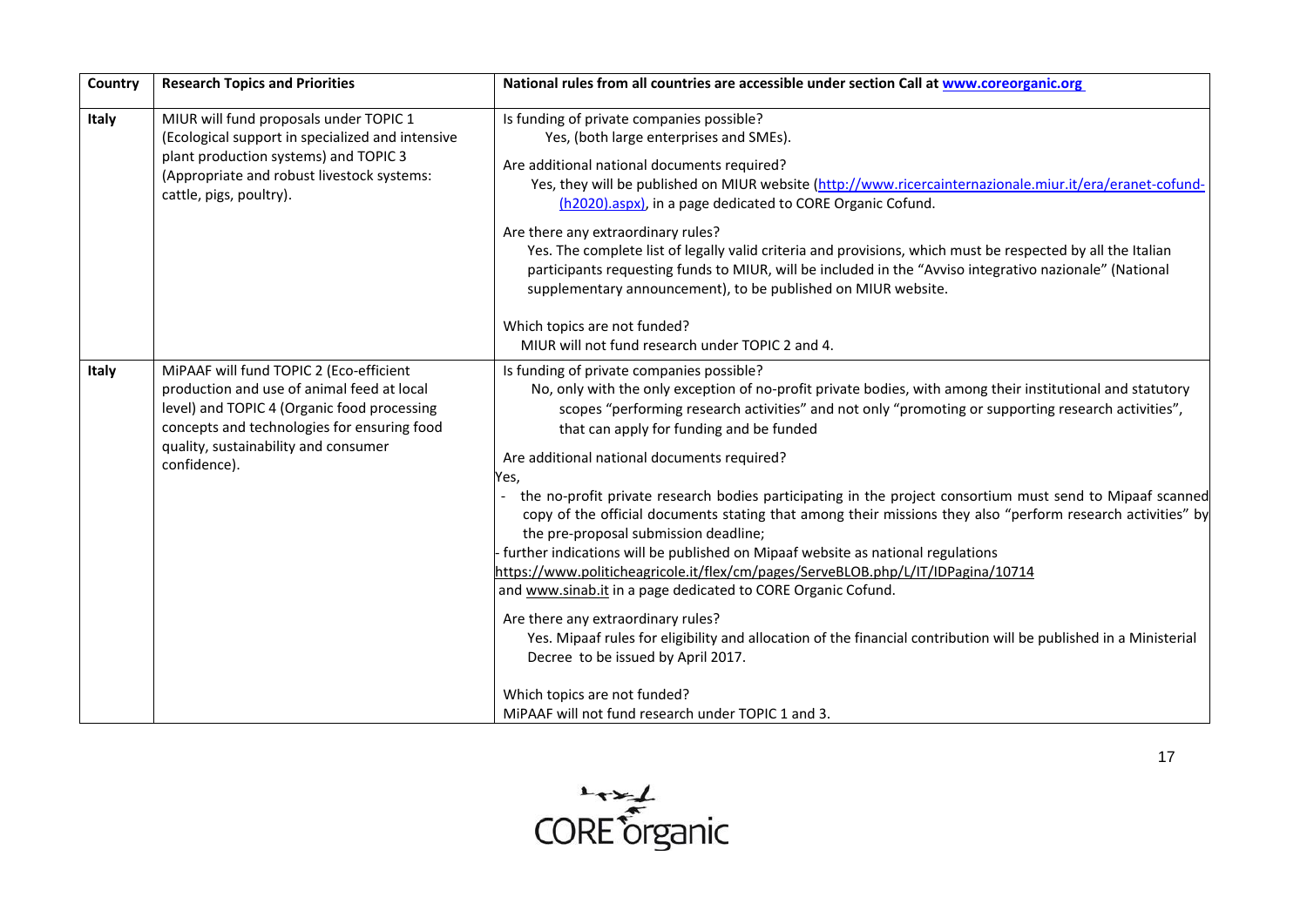| Latvia | AREI will fund TOPIC 1 (Ecological support in                                                                                           | Is funding of private companies possible?                                                                                                                   |
|--------|-----------------------------------------------------------------------------------------------------------------------------------------|-------------------------------------------------------------------------------------------------------------------------------------------------------------|
|        | specialized and intensive plant production<br>systems) and TOPIC 2 (Eco-efficient production<br>and use of animal feed at local level). | No, but Latvian enterprises/farms, groups of enterprises (e.g., cooperatives) and NGOs are welcomed to join<br>the projects as partners with own financing. |
|        |                                                                                                                                         | Are additional national documents required?                                                                                                                 |
|        |                                                                                                                                         | Yes, the national level conditions for applicants will be given later.                                                                                      |
|        |                                                                                                                                         | Are there any extraordinary rules?                                                                                                                          |
|        | There are Regulations of Cabinet of Ministers of Republic of Latvia regarding to the financial and<br>administrative procedures.        |                                                                                                                                                             |
|        |                                                                                                                                         | Which topics are not funded?<br>AREI will not fund research under TOPIC 3 and TOPIC 4.                                                                      |

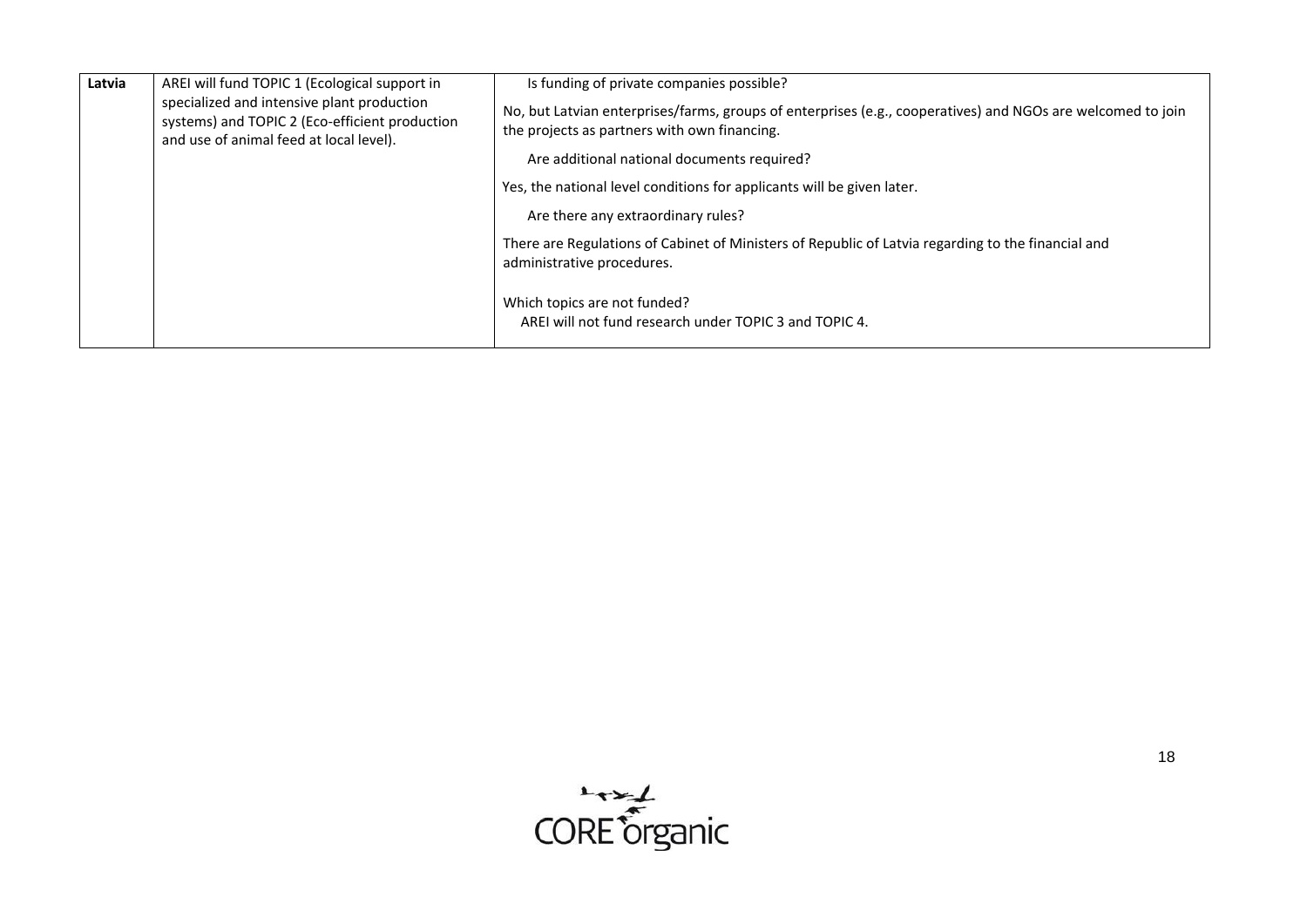| Country                      | <b>Research Topics and Priorities</b>                                                                                                                                                                                                                                                                                                                                                                                                                                                                                                                                                                                                                                                                                                                                                                                         | National rules from all countries are accessible under section Call at www.coreorganic.org                                                                                                                                                                                                                                                                                                                                                                                                                                                                                                                                                                                                                                                                                                                                                                                                                                                     |
|------------------------------|-------------------------------------------------------------------------------------------------------------------------------------------------------------------------------------------------------------------------------------------------------------------------------------------------------------------------------------------------------------------------------------------------------------------------------------------------------------------------------------------------------------------------------------------------------------------------------------------------------------------------------------------------------------------------------------------------------------------------------------------------------------------------------------------------------------------------------|------------------------------------------------------------------------------------------------------------------------------------------------------------------------------------------------------------------------------------------------------------------------------------------------------------------------------------------------------------------------------------------------------------------------------------------------------------------------------------------------------------------------------------------------------------------------------------------------------------------------------------------------------------------------------------------------------------------------------------------------------------------------------------------------------------------------------------------------------------------------------------------------------------------------------------------------|
| <b>Netherlands</b><br>Norway | MinEZ/ NWO will fund TOPIC 1<br>(Ecological support in specialized and<br>intensive plant production systems),<br>TOPIC 3 (Appropriate and robust livestock<br>systems: cattle, pigs, poultry) and TOPIC 4<br>(Organic food processing concepts and<br>technologies for ensuring food quality,<br>sustainability and consumer confidence).<br>Within the TOPIC 1 the Netherlands will<br>not fund research related to olive<br>production. Within TOPIC 3 the<br>Netherlands will not fund research<br>related to turkey and duck.<br>RCN will fund TOPIC 1 (Ecological support<br>in specialized and intensive plant<br>production systems), TOPIC 2 (Eco-<br>efficient production and use of animal<br>feed at local level) and TOPIC 4 (Organic<br>food processing concepts and<br>technologies for ensuring food quality, | Is funding of private companies possible?<br>Funding of private companies is allowed, but actual funding may depend on the outcome of a check on state<br>aid.<br>Are additional national documents required?<br>No<br>Are there any extraordinary rules?<br>Yes, see the national rules.<br>Which topics are not funded?<br>MinEZ and NWO will not fund research under TOPIC 2.<br>Is funding of private companies possible?<br>Norwegian enterprises or e.g.: Norwegian companies, groups of companies or trade and industry<br>organizations are welcome to apply as partners or subcontractors. However, the responsible<br>Norwegian partner in the project has to be a Norwegian research institution. Funding of private<br>companies needs to undergo a check for state aid.<br>Are additional national documents required?<br>No additional national documents are required for the application process. Project partners of financed |
|                              | sustainability and consumer confidence).                                                                                                                                                                                                                                                                                                                                                                                                                                                                                                                                                                                                                                                                                                                                                                                      | projects will have to submit national application forms to The Research Council of Norway after<br>notification.                                                                                                                                                                                                                                                                                                                                                                                                                                                                                                                                                                                                                                                                                                                                                                                                                               |
|                              |                                                                                                                                                                                                                                                                                                                                                                                                                                                                                                                                                                                                                                                                                                                                                                                                                               | Are there any extraordinary rules?<br>No.                                                                                                                                                                                                                                                                                                                                                                                                                                                                                                                                                                                                                                                                                                                                                                                                                                                                                                      |
|                              |                                                                                                                                                                                                                                                                                                                                                                                                                                                                                                                                                                                                                                                                                                                                                                                                                               | Which topics are not funded?<br>RCN will not fund research under TOPIC 3.                                                                                                                                                                                                                                                                                                                                                                                                                                                                                                                                                                                                                                                                                                                                                                                                                                                                      |

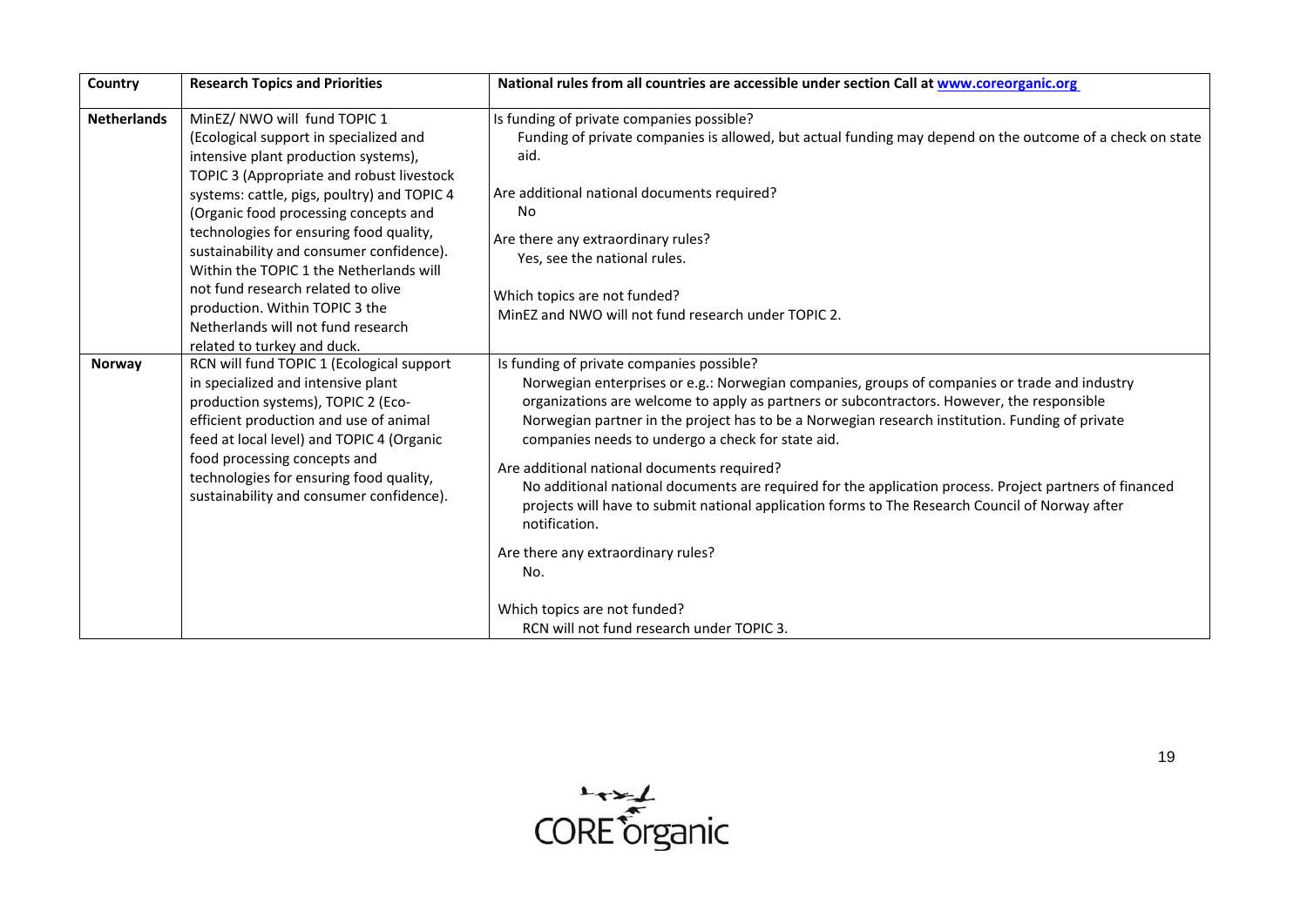| Poland   | NCBR will fund TOPIC 1 (Ecological support<br>in specialized and intensive plant<br>production systems), TOPIC 3 (Appropriate<br>and robust livestock systems: cattle, pigs,<br>poultry) and TOPIC 4 (Organic food<br>processing concepts and technologies for<br>ensuring food quality, sustainability and<br>consumer confidence). | Is funding of private companies possible?<br>Yes, according to the state aid rules.<br>Are additional national documents required?<br>Yes, more details on the budget during the contract negotiation.<br>Are there any extraordinary rules?<br>Yes. Overheads costs cannot account for more than 25% of eligible project costs, and are counted as a<br>multiplication by percentage given above and the rest of direct costs, excluding subcontracting.<br>Which topics are not funded?<br>NCBR will not fund research under TOPIC 2.                                                                                                          |
|----------|--------------------------------------------------------------------------------------------------------------------------------------------------------------------------------------------------------------------------------------------------------------------------------------------------------------------------------------|--------------------------------------------------------------------------------------------------------------------------------------------------------------------------------------------------------------------------------------------------------------------------------------------------------------------------------------------------------------------------------------------------------------------------------------------------------------------------------------------------------------------------------------------------------------------------------------------------------------------------------------------------|
| Romania  | UEFISCDI will fund TOPIC 1 (Ecological<br>support in specialized and intensive plant<br>production systems) and TOPIC 4 (Organic<br>food processing concepts and technologies<br>for ensuring food quality, sustainability<br>and consumer confidence).                                                                              | Is funding of private companies possible?<br>Yes, according to the state aid rules.<br>Are additional national documents required?<br>No<br>Are there any extraordinary rules?<br>No<br>Which topics are not funded?<br>UEFISCDI will not fund research under TOPIC 2 and TOPIC 3.                                                                                                                                                                                                                                                                                                                                                               |
| Slovenia | MKGP will fund TOPIC 1 (Ecological support in<br>specialised and intensive plant production<br>systems).                                                                                                                                                                                                                             | Is funding of private companies possible?<br>Yes, to a certain extend and under certain conditions.<br>Are additional national documents required?<br>In the pre-proposal stage Slovenian applicants have to submit relevant documents to proof their national<br>eligibility criteria.<br>After the final selection for funding the Slovenian partner, if any, has to submit an additional application at<br>national level, regarding their tasks and financial needs.<br>Are there any extraordinary rules?<br>Yes, see the national rules.<br>Which topics are not funded?<br>MKGP will not fund research under TOPIC 2, TOPIC3 and TOPIC 4. |



 $\overline{20}$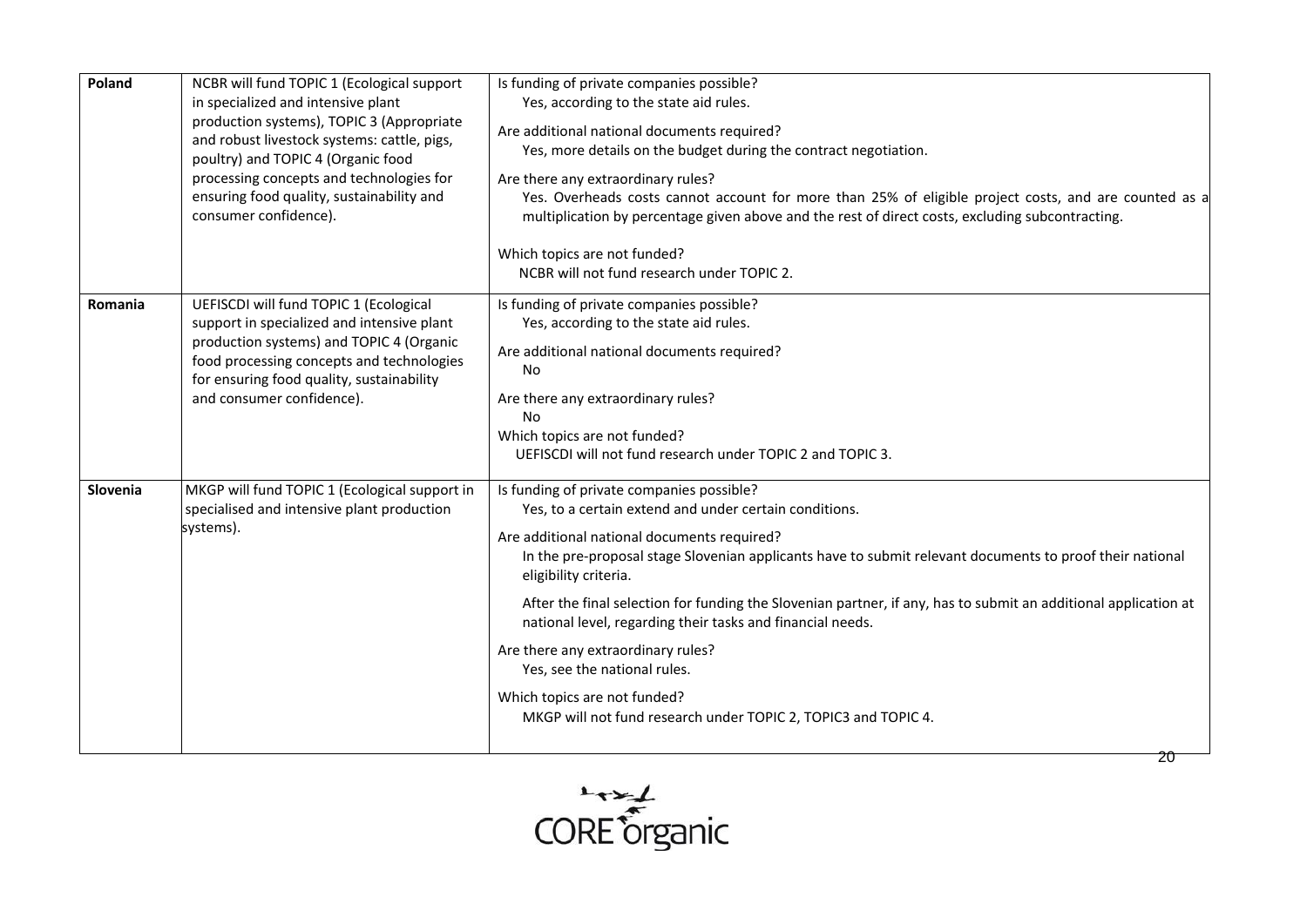| Country      | <b>Research Topics and Priorities</b>                                                                   | National rules from all countries are accessible under section Call at www.coreorganic.org                                                                                                                                                                                                                                                                                                                                                                                                                                                                                                                                                    |
|--------------|---------------------------------------------------------------------------------------------------------|-----------------------------------------------------------------------------------------------------------------------------------------------------------------------------------------------------------------------------------------------------------------------------------------------------------------------------------------------------------------------------------------------------------------------------------------------------------------------------------------------------------------------------------------------------------------------------------------------------------------------------------------------|
| <b>Spain</b> | MINECO will fund TOPIC 1 (Ecological support in<br>specialised and intensive plant production systems). | Is funding of private companies possible?<br>The eligible entities for the Ministry of Economy, Industry and Competitiveness funding are non-profit research<br>organizations according to the APCIN call 2017 or equivalent (Acciones de Programación Conjunta<br>Internacional 2017 o equivalente).<br>Spanish investigators are encouraged to include the Spanish industrial sector in the transnational consortia.<br>For profit may apply for funding to national (CDTI) or regional innovation agencies.                                                                                                                                |
|              |                                                                                                         | Are there additional national documents required?<br>Additional documents in the pre-proposal and full-proposal stages are not requested for the Ministry of<br>Economy, Industry and Competitiveness. Spanish Principal Investigators involved in those projects selected<br>to be funded will have to apply for funding to the Spanish Call on International Joint Programming Actions<br>2017 or equivalent (Acciones de Programación Conjunta Internacional 2017 o equivalente).                                                                                                                                                          |
|              |                                                                                                         | Are there any extraordinary rules?<br>The Spanish legal entities granted are obliged by the regulations established in this international call and in the<br>APCIN 2017 call (or equivalent).<br>Please Spanish Investigators are encouraged to contact their Spanish National Contact Point and to check the<br>Spanish eligibility rules before submission. It is important to read carefully the National Elegibility<br>requirements established in the Spanish National Annex (see<br>http://www.idi.mineco.gob.es/portal/site/MICINN/menuitem.7eeac5cd345b4f34f09dfd1001432ea0/?vgnexto<br>id=f1c6579ecc1c1410VgnVCM1000001d04140aRCRD) |

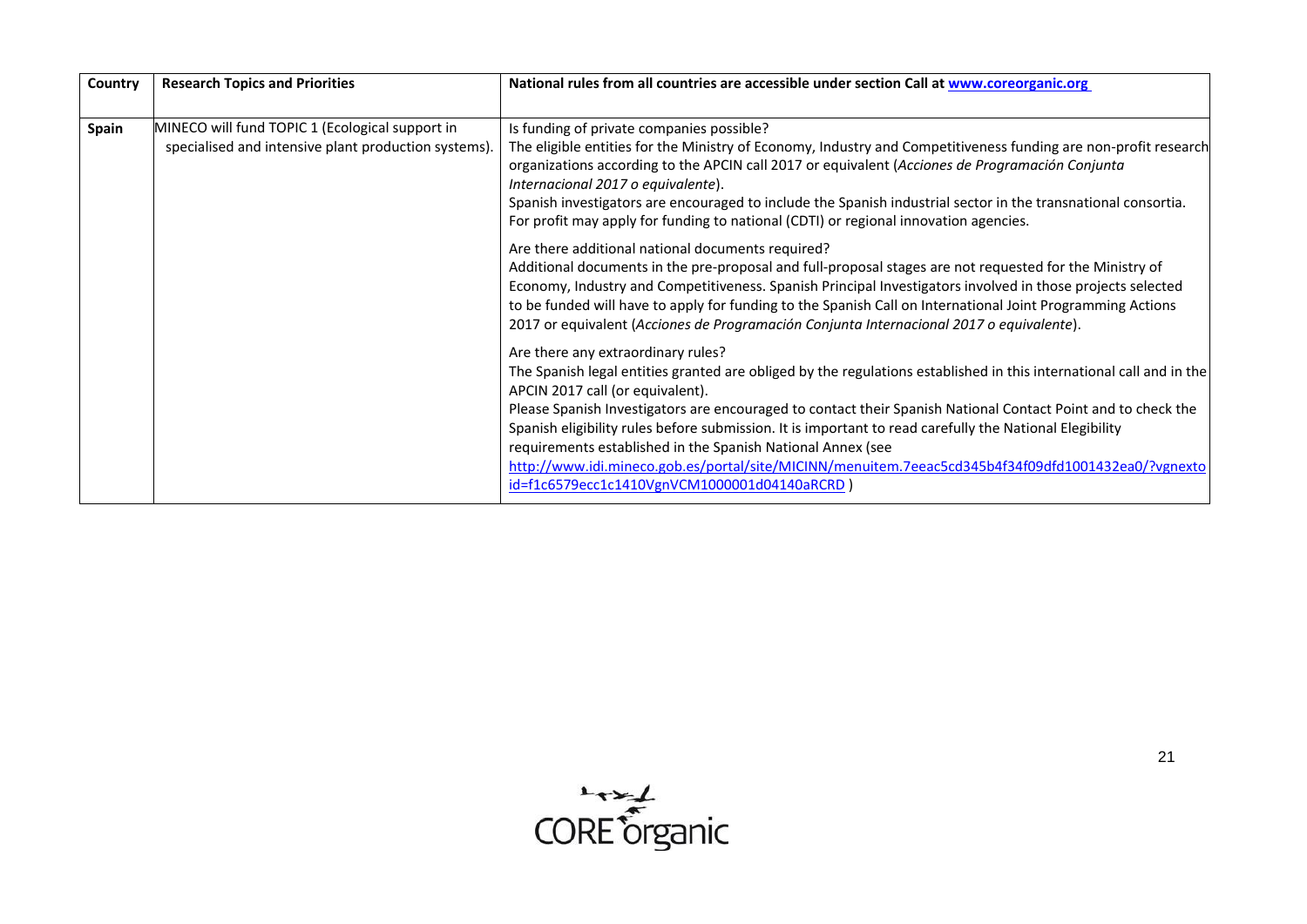| Sweden | FORMAS will fund all TOPICS. | Is funding of private companies possible?                                                                                                                                                                                                                                                                                                                      |
|--------|------------------------------|----------------------------------------------------------------------------------------------------------------------------------------------------------------------------------------------------------------------------------------------------------------------------------------------------------------------------------------------------------------|
|        |                              | To a certain extent. Grants can only be administered by Swedish universities, university colleges, research<br>institutes or authorities with research undertakings. Private companies cannot be main applicants, but may<br>be sub-contracted if their services are of relevance to the research project. Please, contact the NCP for<br>further information. |
|        |                              | Are additional national documents required?<br>No additional national documents are required at pre-proposal stage. However, Swedish applicants<br>will at full proposal stage need to submit national application forms to Formas in the application<br>system Prisma. The applicants will receive further information at this point.                         |
|        |                              | Are there any extraordinary rules?                                                                                                                                                                                                                                                                                                                             |
|        |                              | Please see the national regulations!                                                                                                                                                                                                                                                                                                                           |
|        |                              | Which topics are not funded?                                                                                                                                                                                                                                                                                                                                   |
|        |                              | N/A                                                                                                                                                                                                                                                                                                                                                            |

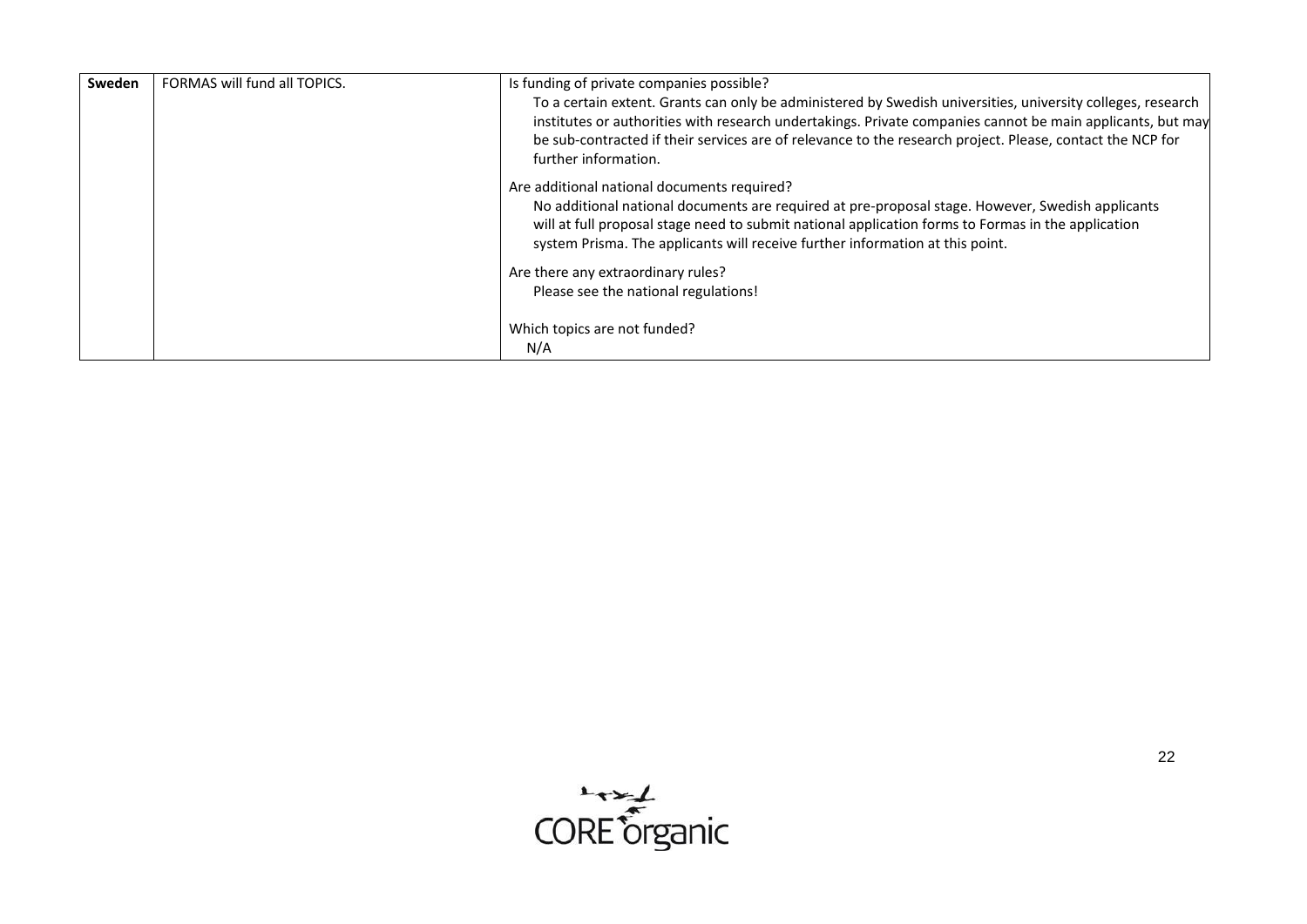| Country     | <b>Research Topics and Priorities</b> | National rules from all countries are accessible under section Call at www.coreorganic.org                                                                                                                                                                                                                                                                                                                                                                                                                                                                                                                                                                                                                                          |
|-------------|---------------------------------------|-------------------------------------------------------------------------------------------------------------------------------------------------------------------------------------------------------------------------------------------------------------------------------------------------------------------------------------------------------------------------------------------------------------------------------------------------------------------------------------------------------------------------------------------------------------------------------------------------------------------------------------------------------------------------------------------------------------------------------------|
| Switzerland | FOAG will fund all TOPICS.            | Is funding of private companies possible?<br>Yes. Eligible are public and private research institutions as well as small and medium enterprises (SMEs), if<br>they are legally established in Switzerland.                                                                                                                                                                                                                                                                                                                                                                                                                                                                                                                          |
|             |                                       | Are additional national documents required?<br>No                                                                                                                                                                                                                                                                                                                                                                                                                                                                                                                                                                                                                                                                                   |
|             |                                       | Are there any extraordinary rules?<br>Yes. Terms and conditions<br>Funding for Swiss partners in an ERA-Net Core Organic consortia is granted according to national regulations,<br>which are stated in the "Verordnung über die landwirtschaftliche Forschung (VLF) vom 23. Mai 2012".<br>The planned research activities must be consistent with the Swiss legal regulations for animal research and for<br>genetically modified organisms (GMO).                                                                                                                                                                                                                                                                                 |
|             |                                       | <b>Funding</b><br>The overall funding amount for Swiss partners is CHF 1.600.000. The requested amount for Swiss partners in<br>each application shall not exceed CHF 300.000. An additional maximum of CHF 50.000 may be requested from<br>the Swiss partner if he intends to coordinate the project. The funding will be granted as a global contribution,<br>usually one third as an advance payment, one third as an intermediate payment after the midterm reporting<br>and one third as a final payment after the final reporting. The formalities of each contribution will be regulated<br>in a contract between the FOAG and the corresponding research partner(s). Additional funding will not be<br>provided afterwards. |
|             |                                       | <b>Admitted costs</b><br>Funding is limited to 75% of the total reported costs. The remaining costs must be covered by own resources of<br>the applicant or by other funding bodies. The exchange rate is 1 CHF = 1 EUR. Funding does not cover<br>expenditures for activities carried out before the project has been granted.<br>Which topics are not funded?<br>N/A                                                                                                                                                                                                                                                                                                                                                              |
|             |                                       |                                                                                                                                                                                                                                                                                                                                                                                                                                                                                                                                                                                                                                                                                                                                     |